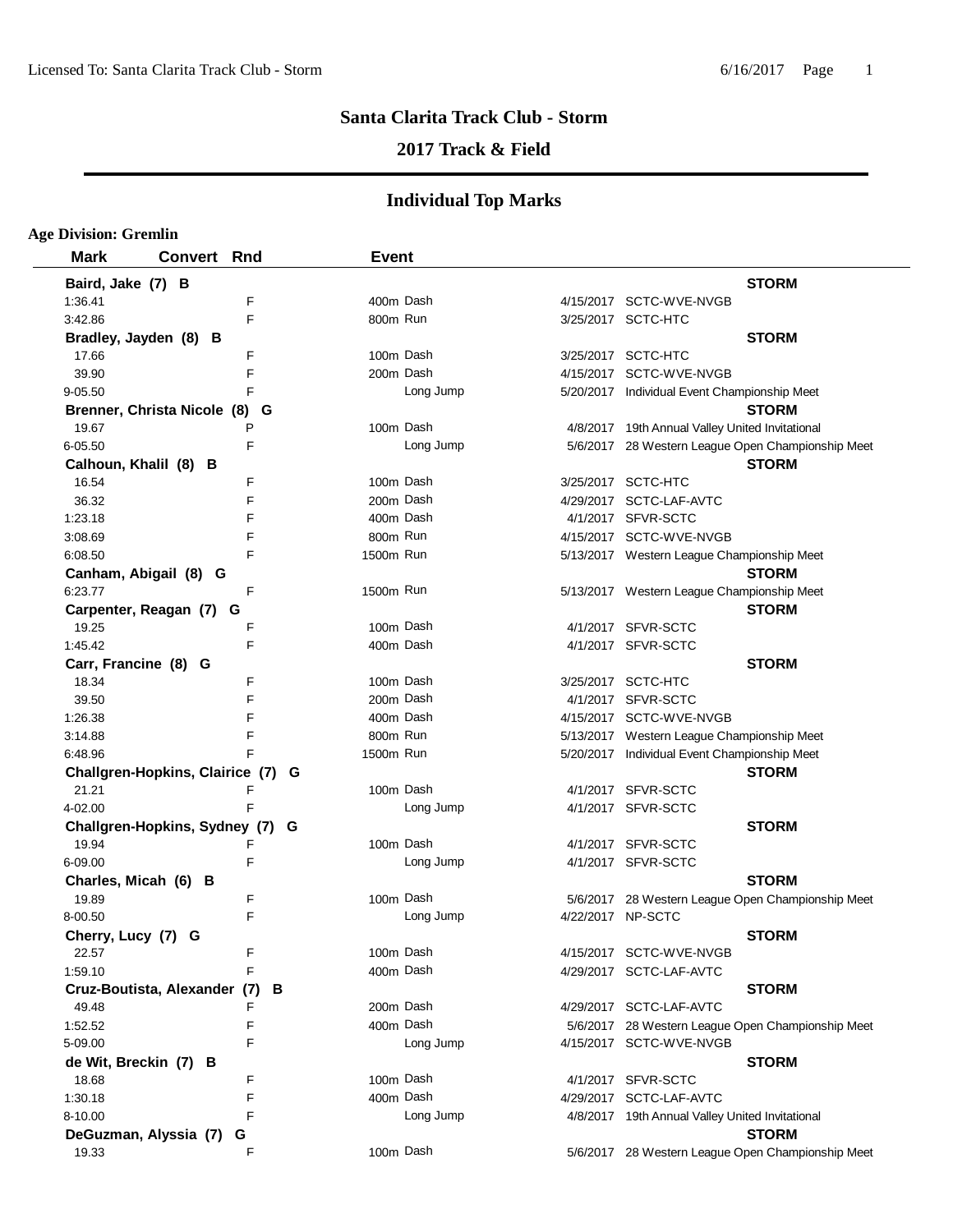## **2017 Track & Field**

| <b>Mark</b>             | <b>Convert Rnd</b>        |   | <b>Event</b> |           |                   |                                                   |
|-------------------------|---------------------------|---|--------------|-----------|-------------------|---------------------------------------------------|
| DeGuzman, Alyssia (7)   | G                         |   |              |           |                   | <b>STORM</b>                                      |
| 41.16                   |                           | F |              | 200m Dash |                   | 4/29/2017 SCTC-LAF-AVTC                           |
| 1:40.85                 |                           | F |              | 400m Dash |                   | 4/15/2017 SCTC-WVE-NVGB                           |
| 4-08.75                 |                           | F |              | Long Jump | 4/22/2017 NP-SCTC |                                                   |
| DelPrado, Petra (7) G   |                           |   |              |           |                   | <b>STORM</b>                                      |
| 18.79                   |                           | F |              | 100m Dash |                   | 4/15/2017 SCTC-WVE-NVGB                           |
| 43.09                   |                           | F | 200m Dash    |           |                   | 4/1/2017 SFVR-SCTC                                |
| 8-05.00                 |                           | F |              | Long Jump |                   | 4/1/2017 SFVR-SCTC                                |
| Du, Alana (8) G         |                           |   |              |           |                   | <b>STORM</b>                                      |
| 20.29                   |                           | F |              | 100m Dash | 4/22/2017 NP-SCTC |                                                   |
| 42.46                   |                           | F |              | 200m Dash |                   | 5/6/2017 28 Western League Open Championship Meet |
| 1:31.98                 |                           | F |              | 400m Dash |                   | 5/6/2017 28 Western League Open Championship Meet |
| Duarte, Roman (7) B     |                           |   |              |           |                   | <b>STORM</b>                                      |
| 24.03                   |                           | F |              | 100m Dash |                   | 3/25/2017 SCTC-HTC                                |
| 1:43.49                 |                           | F |              | 400m Dash | 4/22/2017 NP-SCTC |                                                   |
| Fredericks, Ezra (8) B  |                           |   |              |           |                   | <b>STORM</b>                                      |
| 6:54.64                 |                           | F | 1500m Run    |           |                   | 5/6/2017 28 Western League Open Championship Meet |
| Gaudio, Mya (7) G       |                           |   |              |           |                   | <b>STORM</b>                                      |
| 20.14                   |                           | F |              | 100m Dash |                   | 4/1/2017 SFVR-SCTC                                |
| 1:45.10                 |                           | F |              | 400m Dash |                   | 4/15/2017 SCTC-WVE-NVGB                           |
| 6-04.00                 |                           | F |              | Long Jump |                   | 3/25/2017 SCTC-HTC                                |
| George, Ava (7) G       |                           |   |              |           |                   | <b>STORM</b>                                      |
| 17.81                   |                           | F |              | 100m Dash |                   | 4/15/2017 SCTC-WVE-NVGB                           |
| 1:31.69                 |                           | F |              | 400m Dash |                   | 3/25/2017 SCTC-HTC                                |
| 7-07.75                 |                           | F |              | Long Jump | 4/22/2017 NP-SCTC |                                                   |
|                         | Graves-Hogains, Alaya (7) | G |              |           |                   | <b>STORM</b>                                      |
| 16.58                   |                           | F |              | 100m Dash |                   | 4/15/2017 SCTC-WVE-NVGB                           |
| 33.51                   |                           | F |              | 200m Dash |                   | 5/13/2017 Western League Championship Meet        |
| 1:16.54                 |                           | F |              | 400m Dash |                   | 5/13/2017 Western League Championship Meet        |
| 2:58.43                 |                           | F | 800m Run     |           |                   | 5/13/2017 Western League Championship Meet        |
| Grgas, Tatiana (6) G    |                           |   |              |           |                   | <b>STORM</b>                                      |
| 22.99                   |                           | F |              | 100m Dash |                   | 4/15/2017 SCTC-WVE-NVGB                           |
| 5-08.00                 |                           | F |              | Long Jump |                   | 4/29/2017 SCTC-LAF-AVTC                           |
| Haydamack, Bailey (8)   | G                         |   |              |           |                   | <b>STORM</b>                                      |
| 1:26.63                 |                           | F | 400m Dash    |           |                   | 4/8/2017 19th Annual Valley United Invitational   |
| 3:14.40                 |                           | F | 800m Run     |           |                   | 5/20/2017 Individual Event Championship Meet      |
| Hill, Robert (7) B      |                           |   |              |           |                   | <b>STORM</b>                                      |
| 21.12                   |                           | F |              | 100m Dash |                   | 4/1/2017 SFVR-SCTC                                |
| 3:49.52                 |                           | F | 800m Run     |           |                   | 4/1/2017 SFVR-SCTC                                |
| 7:25.46                 |                           | F | 1500m Run    |           |                   | 4/15/2017 SCTC-WVE-NVGB                           |
| Hudson, Nathaniel (6) B |                           |   |              |           |                   | <b>STORM</b>                                      |
| 2:35.16                 |                           | F |              | 400m Dash |                   | 3/25/2017 SCTC-HTC                                |
| Joseph, Azariah (6) G   |                           |   |              |           |                   | <b>STORM</b>                                      |
| 21.85                   |                           | F |              | 100m Dash |                   | 4/1/2017 SFVR-SCTC                                |
| 51.29                   |                           | F |              | 200m Dash |                   | 4/1/2017 SFVR-SCTC                                |
| 1:55.73                 |                           | F |              | 400m Dash |                   | 3/25/2017 SCTC-HTC                                |
| 4-02.00                 |                           | F |              | Long Jump |                   | 3/25/2017 SCTC-HTC                                |
| Judd, Austin (6) B      |                           |   |              |           |                   | <b>STORM</b>                                      |
| 1:42.26                 |                           | F |              | 400m Dash |                   | 4/1/2017 SFVR-SCTC                                |
| 3:47.55                 |                           | F | 800m Run     |           |                   | 4/15/2017 SCTC-WVE-NVGB                           |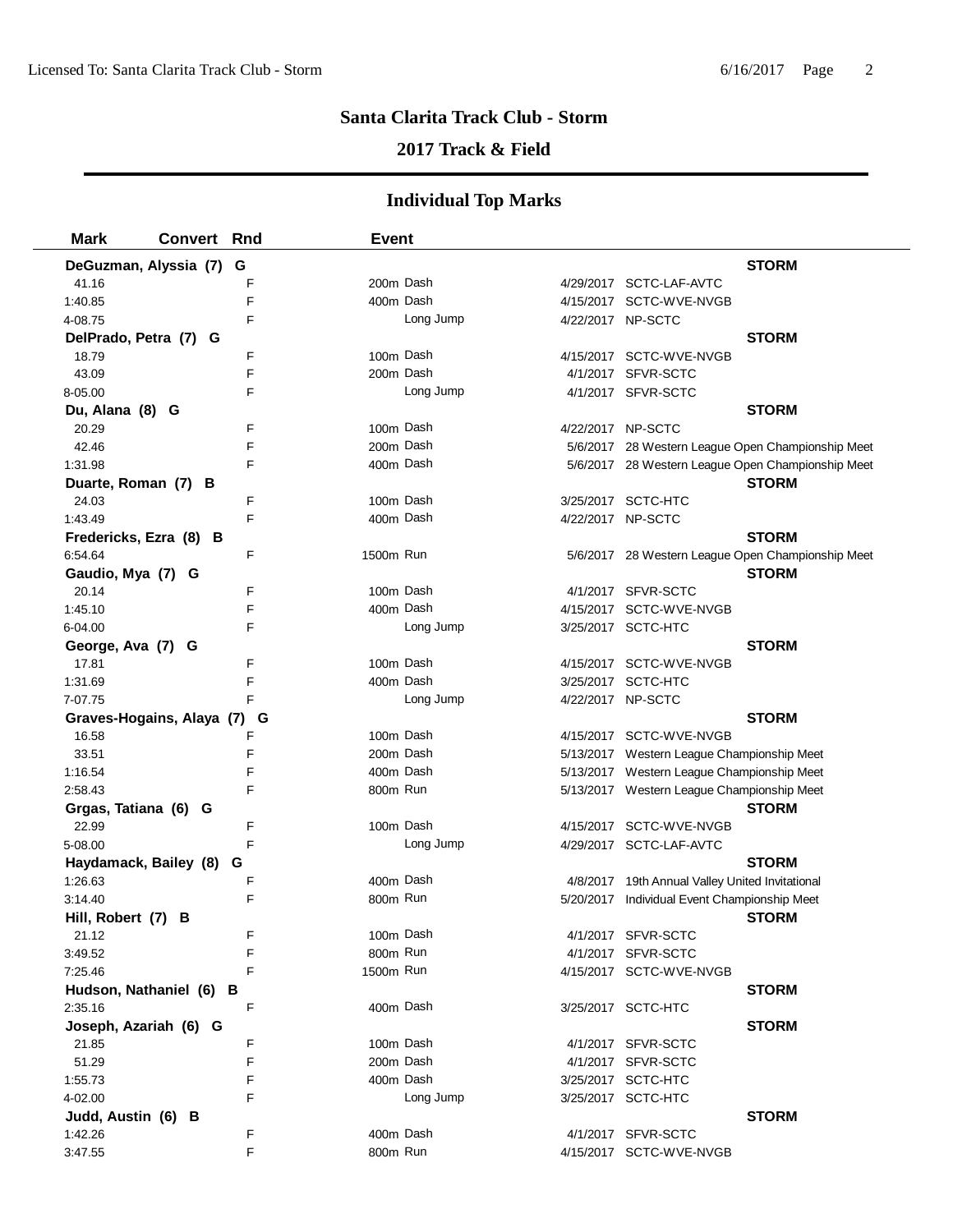### **2017 Track & Field**

| <b>Mark</b>            | <b>Convert Rnd</b>     |   | <b>Event</b> |           |                   |                                                   |
|------------------------|------------------------|---|--------------|-----------|-------------------|---------------------------------------------------|
| Judd, Austin (6) B     |                        |   |              |           |                   | <b>STORM</b>                                      |
| 7:14.47                |                        | F | 1500m Run    |           |                   | 4/1/2017 SFVR-SCTC                                |
| Judd, Trevor (7) B     |                        |   |              |           |                   | <b>STORM</b>                                      |
| 1:32.37                |                        | F | 400m Dash    |           |                   | 3/25/2017 SCTC-HTC                                |
| 3:11.11                |                        | F | 800m Run     |           |                   | 5/13/2017 Western League Championship Meet        |
| 6:04.10                |                        | F | 1500m Run    |           |                   | 5/13/2017 Western League Championship Meet        |
|                        | Kahalley, Reagan (7) G |   |              |           |                   | <b>STORM</b>                                      |
| 20.89                  |                        | F | 100m Dash    |           |                   | 3/25/2017 SCTC-HTC                                |
| 1:49.77                |                        | F | 400m Dash    |           |                   | 4/15/2017 SCTC-WVE-NVGB                           |
| Kuhn, Jackson (7) B    |                        |   |              |           |                   | <b>STORM</b>                                      |
| 20.16                  |                        | F | 100m Dash    |           |                   | 4/22/2017 NP-SCTC                                 |
| 41.46                  |                        | F | 200m Dash    |           |                   | 4/1/2017 SFVR-SCTC                                |
| 1:32.56                |                        | F | 400m Dash    |           |                   | 4/1/2017 SFVR-SCTC                                |
| 3:44.69                |                        | F | 800m Run     |           | 4/22/2017 NP-SCTC |                                                   |
| 6-09.00                |                        | F |              | Long Jump |                   | 3/25/2017 SCTC-HTC                                |
| Lee, Evan (7) B        |                        |   |              |           |                   | <b>STORM</b>                                      |
| 6:15.46                |                        | F | 1500m Run    |           |                   | 5/13/2017 Western League Championship Meet        |
| Lee, Samantha (7) G    |                        |   |              |           |                   | <b>STORM</b>                                      |
| 19.15                  |                        | F | 100m Dash    |           |                   | 3/25/2017 SCTC-HTC                                |
| 44.73                  |                        | F | 200m Dash    |           |                   | 4/29/2017 SCTC-LAF-AVTC                           |
| 1:41.50                |                        | F | 400m Dash    |           |                   | 4/1/2017 SFVR-SCTC                                |
| 5-02.00                |                        | F |              | Long Jump |                   | 3/25/2017 SCTC-HTC                                |
| Martinez, Xavier (6) B |                        |   |              |           |                   | <b>STORM</b>                                      |
| 19.43                  |                        | F | 100m Dash    |           |                   | 4/1/2017 SFVR-SCTC                                |
| 41.80                  |                        | F | 200m Dash    |           |                   | 4/1/2017 SFVR-SCTC                                |
| 1:26.93                |                        | F | 400m Dash    |           |                   | 4/8/2017 19th Annual Valley United Invitational   |
| 3:18.92                |                        | F | 800m Run     |           |                   | 4/8/2017 19th Annual Valley United Invitational   |
| 6:26.04                |                        | F | 1500m Run    |           |                   | 5/6/2017 28 Western League Open Championship Meet |
|                        | McKelvey, Destin (6) B |   |              |           |                   | <b>STORM</b>                                      |
| 19.53                  |                        | F | 100m Dash    |           |                   | 4/22/2017 NP-SCTC                                 |
| 1:38.22                |                        | F | 400m Dash    |           |                   | 3/25/2017 SCTC-HTC                                |
| 3:44.32                |                        | F | 800m Run     |           |                   | 3/25/2017 SCTC-HTC                                |
| 6-10.00                |                        | F |              | Long Jump |                   | 4/1/2017 SFVR-SCTC                                |
| Miller, Derrick (8) B  |                        |   |              |           |                   | <b>STORM</b>                                      |
| 20.37                  |                        | F | 100m Dash    |           |                   | 3/25/2017 SCTC-HTC                                |
| 1:45.37                |                        | F | 400m Dash    |           |                   | 4/29/2017 SCTC-LAF-AVTC                           |
| 7-05.00                |                        | F |              | Long Jump |                   | 3/25/2017 SCTC-HTC                                |
| Ogbu, Valerie (7) G    |                        |   |              |           |                   | <b>STORM</b>                                      |
| 16.79                  |                        | F | 100m Dash    |           |                   | 5/20/2017 Individual Event Championship Meet      |
| 38.20                  |                        | F | 200m Dash    |           |                   | 4/15/2017 SCTC-WVE-NVGB                           |
| 1:34.96                |                        | F | 400m Dash    |           |                   | 3/25/2017 SCTC-HTC                                |
| 7-07.50                |                        | F |              | Long Jump |                   | 4/15/2017 SCTC-WVE-NVGB                           |
| Pacula, Evie (6) G     |                        |   |              |           |                   | <b>STORM</b>                                      |
| 24.85                  |                        | F | 100m Dash    |           |                   | 3/25/2017 SCTC-HTC                                |
| 2:04.01                |                        | F | 400m Dash    |           |                   | 4/15/2017 SCTC-WVE-NVGB                           |
| Price, Torrey (7) G    |                        |   |              |           |                   | <b>STORM</b>                                      |
| 18.33                  |                        | F | 100m Dash    |           |                   | 5/6/2017 28 Western League Open Championship Meet |
| 39.45                  |                        | F | 200m Dash    |           |                   | 5/6/2017 28 Western League Open Championship Meet |
| 1:36.82                |                        | F | 400m Dash    |           |                   | 4/1/2017 SFVR-SCTC                                |
| Provens, Gideon (8) B  |                        |   |              |           |                   | <b>STORM</b>                                      |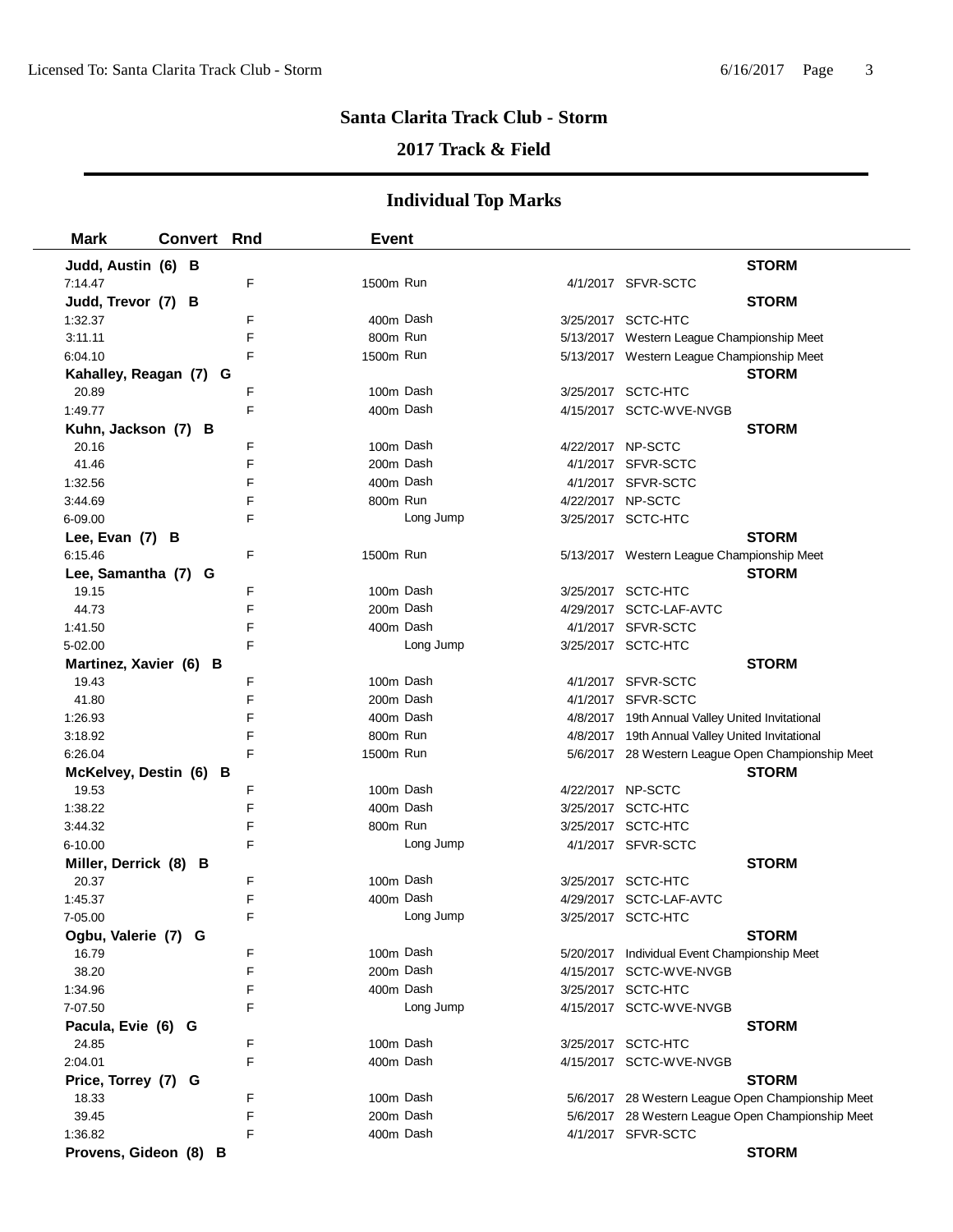### **2017 Track & Field**

| <b>Mark</b>           | <b>Convert Rnd</b> | <b>Event</b> |           |                   |                                                   |
|-----------------------|--------------------|--------------|-----------|-------------------|---------------------------------------------------|
| Provens, Gideon (8) B |                    |              |           |                   | <b>STORM</b>                                      |
| 16.69                 | P                  | 100m Dash    |           |                   | 4/8/2017 19th Annual Valley United Invitational   |
| 35.20                 | F                  | 200m Dash    |           |                   | 4/8/2017 19th Annual Valley United Invitational   |
| 1:26.29               | F                  | 400m Dash    |           |                   | 4/15/2017 SCTC-WVE-NVGB                           |
| 3:17.02               | F                  | 800m Run     |           |                   | 4/15/2017 SCTC-WVE-NVGB                           |
| 6:32.00               | F                  | 1500m Run    |           |                   | 5/20/2017 Individual Event Championship Meet      |
| 9-09.75               | F                  |              | Long Jump |                   | 5/20/2017 Individual Event Championship Meet      |
| Quiros, Aaliyah (8) G |                    |              |           |                   | <b>STORM</b>                                      |
| 41.70                 | F                  | 200m Dash    |           |                   | 4/15/2017 SCTC-WVE-NVGB                           |
| 1:47.21               | F                  | 400m Dash    |           |                   | 3/25/2017 SCTC-HTC                                |
| 4:01.58               | F                  | 800m Run     |           |                   | 3/25/2017 SCTC-HTC                                |
| 6-08.00               | F                  |              | Long Jump |                   | 5/6/2017 28 Western League Open Championship Meet |
| Rivas, Emily (7) G    |                    |              |           |                   | <b>STORM</b>                                      |
| 19.73                 | F                  | 100m Dash    |           |                   | 4/15/2017 SCTC-WVE-NVGB                           |
| 1:45.50               | F                  | 400m Dash    |           |                   | 4/15/2017 SCTC-WVE-NVGB                           |
| 5-11.75               | F                  |              | Long Jump |                   | 4/29/2017 SCTC-LAF-AVTC                           |
| Rivers, Brayden (7) B |                    |              |           |                   | <b>STORM</b>                                      |
| 18.62                 | F                  | 100m Dash    |           |                   | 5/6/2017 28 Western League Open Championship Meet |
| 42.00                 | F                  | 200m Dash    |           |                   | 4/8/2017 19th Annual Valley United Invitational   |
| 1:32.03               | F                  | 400m Dash    |           |                   | 4/29/2017 SCTC-LAF-AVTC                           |
| 3:37.74               | F                  | 800m Run     |           |                   | 4/8/2017 19th Annual Valley United Invitational   |
| Ruiz, David (7) B     |                    |              |           |                   | <b>STORM</b>                                      |
| 21.36                 | F                  | 100m Dash    |           |                   | 4/15/2017 SCTC-WVE-NVGB                           |
| 1:39.06               | F                  | 400m Dash    |           |                   | 4/15/2017 SCTC-WVE-NVGB                           |
| Saenz, Luke (7) B     |                    |              |           |                   | <b>STORM</b>                                      |
| 18.66                 | F                  | 100m Dash    |           |                   | 5/6/2017 28 Western League Open Championship Meet |
| 40.52                 | F                  | 200m Dash    |           |                   | 4/29/2017 SCTC-LAF-AVTC                           |
| 1:31.83               | F                  | 400m Dash    |           |                   | 4/29/2017 SCTC-LAF-AVTC                           |
| 3:38.52               | F                  | 800m Run     |           | 4/22/2017 NP-SCTC |                                                   |
| 6-11.50               | F                  |              | Long Jump |                   | 4/8/2017 19th Annual Valley United Invitational   |
| Salgado, Sadie (8) G  |                    |              |           |                   | <b>STORM</b>                                      |
| 3:38.01               | F                  | 800m Run     |           |                   | 4/8/2017 19th Annual Valley United Invitational   |
| 6:55.23               | F                  | 1500m Run    |           |                   | 3/25/2017 SCTC-HTC                                |
| Salvador, Aiden (7) B |                    |              |           |                   | <b>STORM</b>                                      |
| 16.99                 | F                  | 100m Dash    |           |                   | 3/25/2017 SCTC-HTC                                |
| 1:27.19               | F                  | 400m Dash    |           |                   | 3/25/2017 SCTC-HTC                                |
| 7-04.00               | F                  |              | Long Jump |                   | 4/15/2017 SCTC-WVE-NVGB                           |
| Shepard, Molly (7) G  |                    |              |           |                   | <b>STORM</b>                                      |
| 21.06                 | F                  | 100m Dash    |           |                   | 5/6/2017 28 Western League Open Championship Meet |
| 48.93                 | F                  | 200m Dash    |           |                   | 4/1/2017 SFVR-SCTC                                |
| 1:50.52               | F                  | 400m Dash    |           |                   | 5/6/2017 28 Western League Open Championship Meet |
| 5-02.00               | F                  |              | Long Jump |                   | 4/15/2017 SCTC-WVE-NVGB                           |
| Shields, Mzuri (6) G  |                    |              |           |                   | <b>STORM</b>                                      |
| 19.48                 | F                  | 100m Dash    |           |                   | 3/25/2017 SCTC-HTC                                |
| 42.91                 | F                  | 200m Dash    |           |                   | 4/8/2017 19th Annual Valley United Invitational   |
| 1:42.83               | F                  | 400m Dash    |           |                   | 3/25/2017 SCTC-HTC                                |
| 6-07.50               | F                  |              | Long Jump |                   | 4/15/2017 SCTC-WVE-NVGB                           |
| Smelcer, Luke (7) B   |                    |              |           |                   | <b>STORM</b>                                      |
| 23.60                 | F                  | 100m Dash    |           |                   | 5/6/2017 28 Western League Open Championship Meet |
| 6-03.50               | F                  |              | Long Jump |                   | 3/25/2017 SCTC-HTC                                |